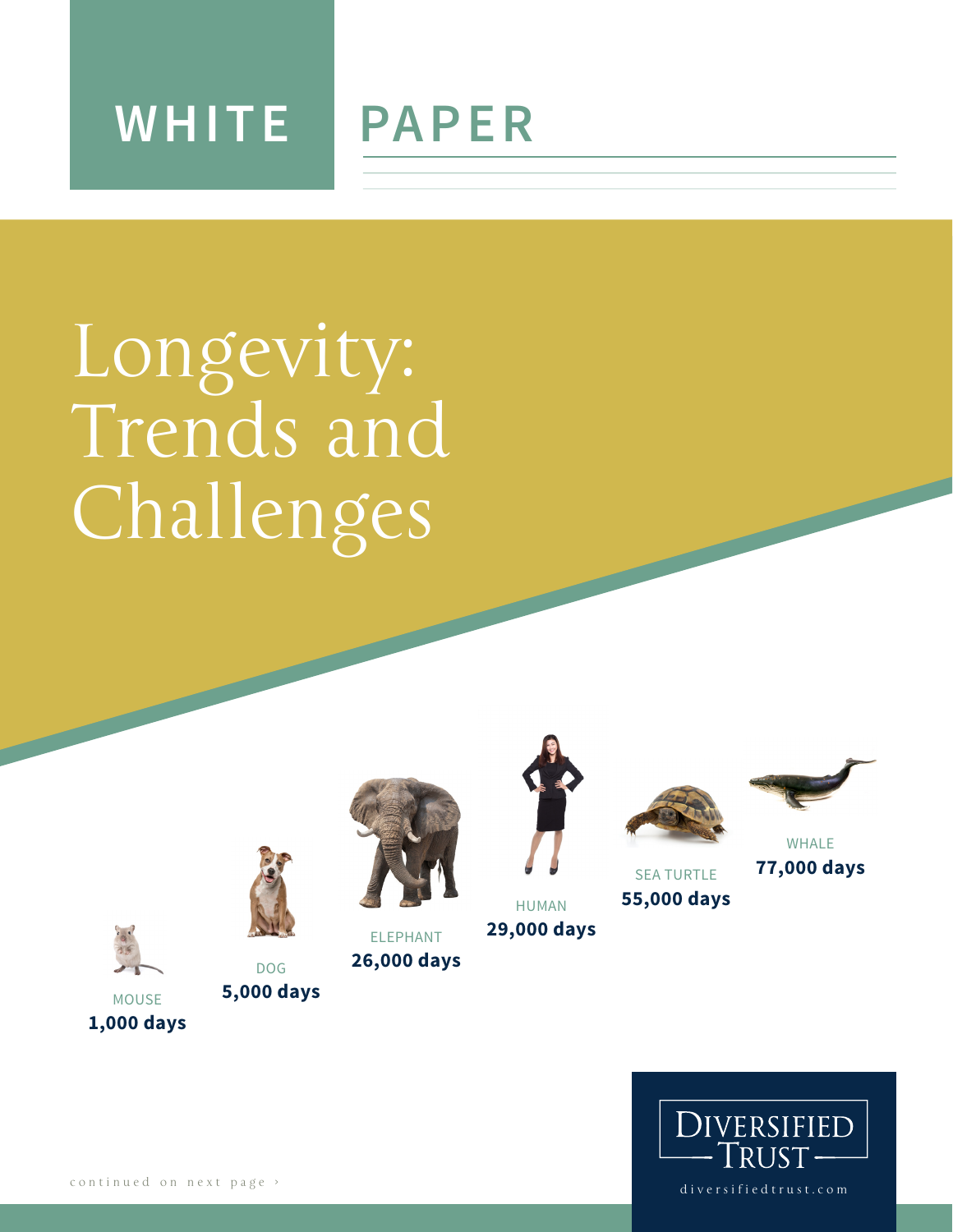DIVERSIFIED

## "If you could live forever, would you?"

– NEIL DEGRASSE TYSON, AMERICAN ASTROPHYSICIST

My white papers are typically focused on fairly narrow (and probably boring) financial concepts that are designed to help our clients understand the financial world and the actions that we take in their portfolios. But, every so often, I stray into a topic of more general interest with the hope of providing a little intellectual stimulation. I have become fascinated by the subject of life expectancy or longevity because it is of major importance to us individually and as a society. This topic is particularly interesting because it is characterized by conflicting trends and significant political and socioeconomic overtones. And finally, it is relevant to Diversified Trust and its clients because it has major implications for financial planning. Obviously, I am not qualified to opine on a good deal of this, so this discussion will only scratch the surface of a very complex set of issues. I will largely limit the focus to the U.S., although some of the trends that will be identified are prevalent in the remainder of the industrialized world as well as some emerging economies.



BY **BILL SPITZ**, DIRECTOR

Between 1900 and 2014, life expectancy in the U.S. for all races at birth increased from **47.3 years to 78.8 years**

with women enjoying a slightly greater gain than men.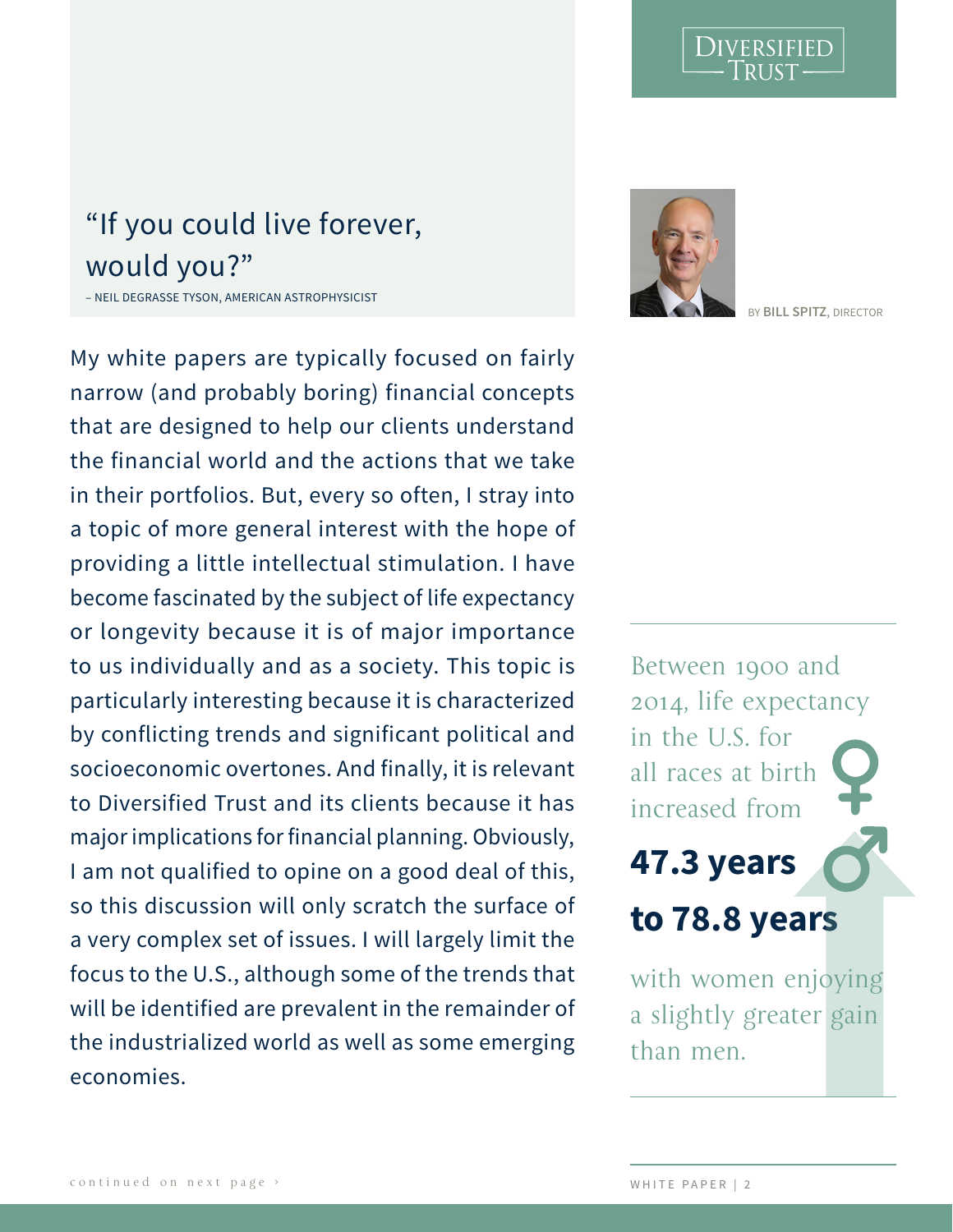## Long Term Trends

First, the good news! Between 1900 and 2014, life expectancy in the U.S. for all races at birth increased from 47.3 years to 78.8 years with women enjoying a slightly greater gain than men. Overall, women can now expect to live approximately five years longer than men. Interestingly, the greatest gains over the period were experienced by African Americans for whom life expectancy increased from 33 to 75.6 years. However, their longevity still lags white Americans by 3- 4 years depending upon sex.

As depicted in the following chart, very steep gains for all races and both sexes took place from the late 1960's through roughly 2010. These gains were primarily a function of declines in mortality associated with coronary heart disease and cancer.



Specifically, the death rate from heart disease fell by almost 60% from 1970 through 2010 with this improvement generally attributed to a decline in smoking, awareness of the importance of exercise, and the development of statin drugs. Similarly, the 5-year survival rate for all cancers rose from 49% in the early 1970's to 62% in the last decade. Not surprisingly, the greatest gains in longevity occurred at more advanced ages with life expectancy at age 65 through 80 experiencing more than twice the percentage increase of the average improvement at birth.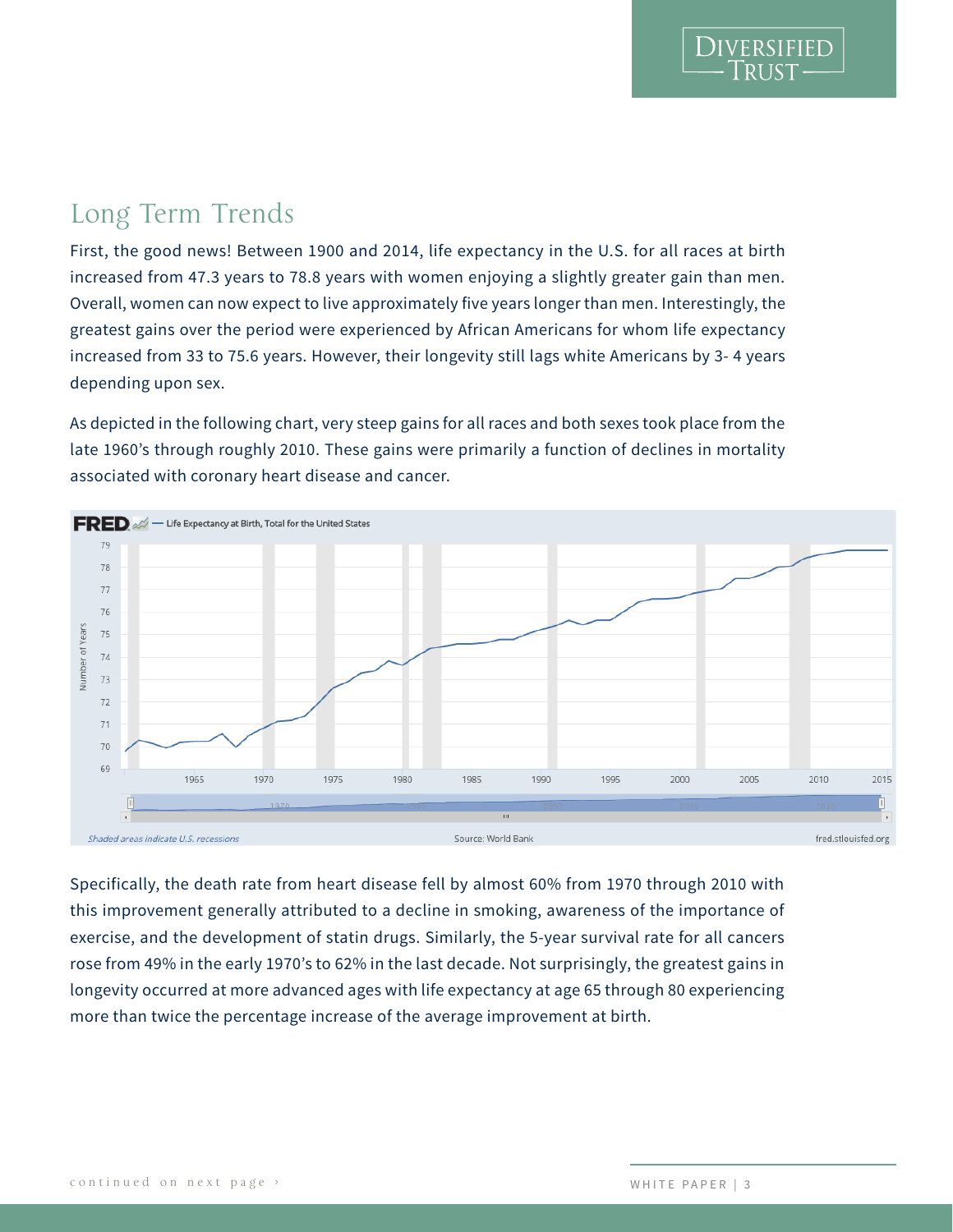## A Blip or a Trend?

Now for the bad news! As indicated in the chart above, life expectancy appears to have leveled off in recent years. In fact, it actually declined somewhat in both 2015 and 2016, and this represents the first two-year drop since 1962-1963. Of course, two years of data do not make a trend, but these statistics are nevertheless somewhat ominous. What is going on? First, it appears that the decline in mortality associated with heart disease and cancer has leveled off to some extent, and many health experts do not expect significant further improvement until there is a major medical breakthrough. At the same time, there has been a 17% increase in mortality over the last three years related to a category labeled "Unintentional Injuries" which includes drug related deaths. This is the Opioid Crisis that is currently receiving a great deal of publicity. Although smaller in size, there has also been a 19% increase in deaths attributed to Alzheimer's disease, and health experts believe this will soon be the leading cause of death for those over eighty. These two factors more than offset the small continued improvement in mortality related to heart disease and cancer.

## Underlying Factors

Two of the more important predictors of life expectancy are education and income. As depicted in the chart to the right, the most recent data indicates that mortality declines significantly (more than 70%) for both men and women as a function of educational level attained. The second chart indicates that the spread in life span between the richest and poorest Americans has more than doubled since the 1970's. And, of course, income levels are correlated with



Source: Ahmedin Jemal et al., "Widening of Socioeconomic Inequalities in US Death Rates, 1993-2001," PLoS, mo. 3 issue 5 (2008): 1-8.

education, so the two predictors are related. Simply stated, more educated and higher income individuals maintain healthier lifestyles and have better access to healthcare. These topics are politically charged, so we will only suggest that they are very sobering given the well-publicized increase in income inequality over the past twenty years.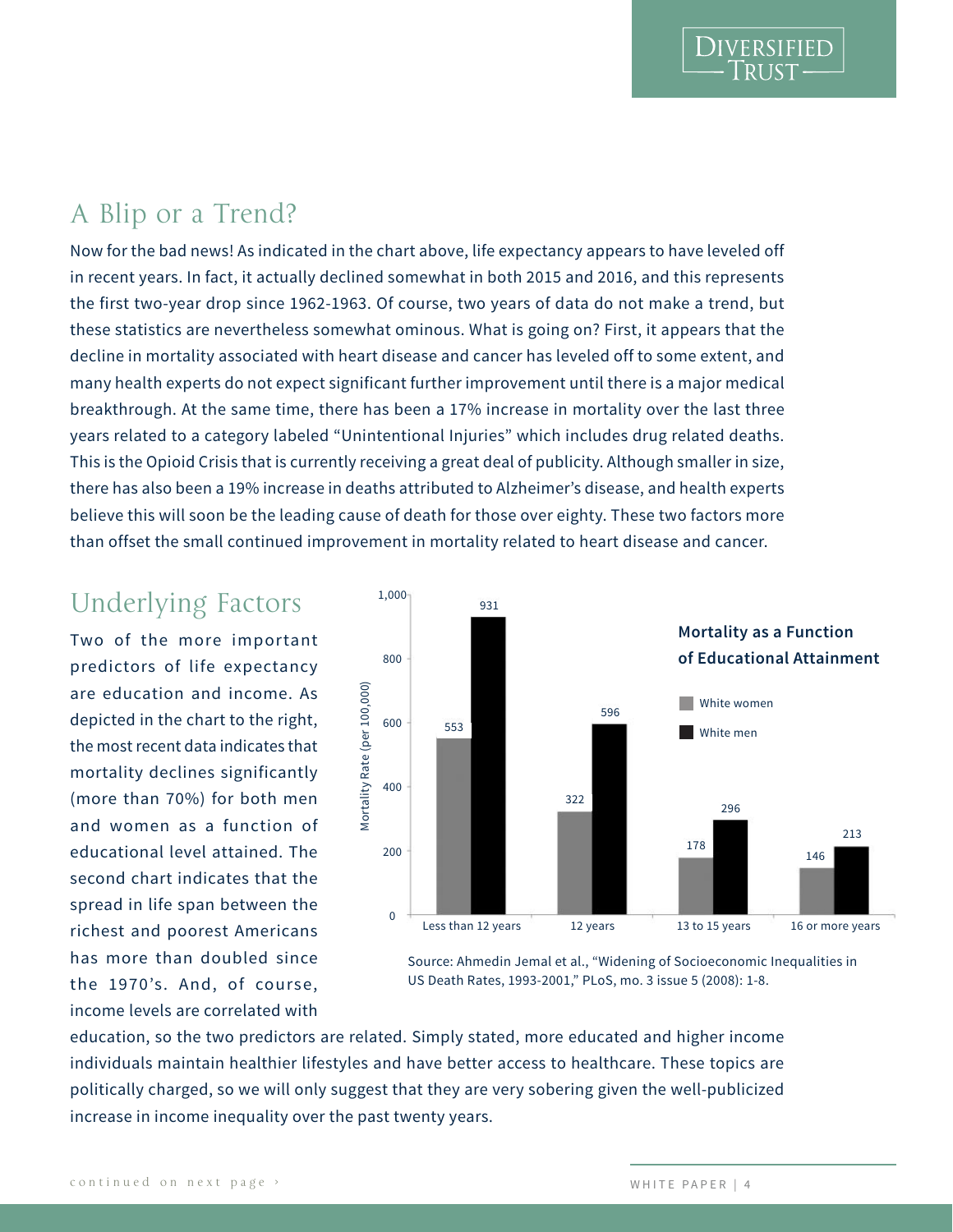#### **An Expanding Longevity Gap**

Wealthier Americans tend to live longer than poorer Americans. Despite advances in medicine and education, the difference in life span after age 50 between richest and poorest has more than doubled since the 1970s.



Sources: Brookings Institution; U. of Michigan Health and Retirement Study By The New York Times.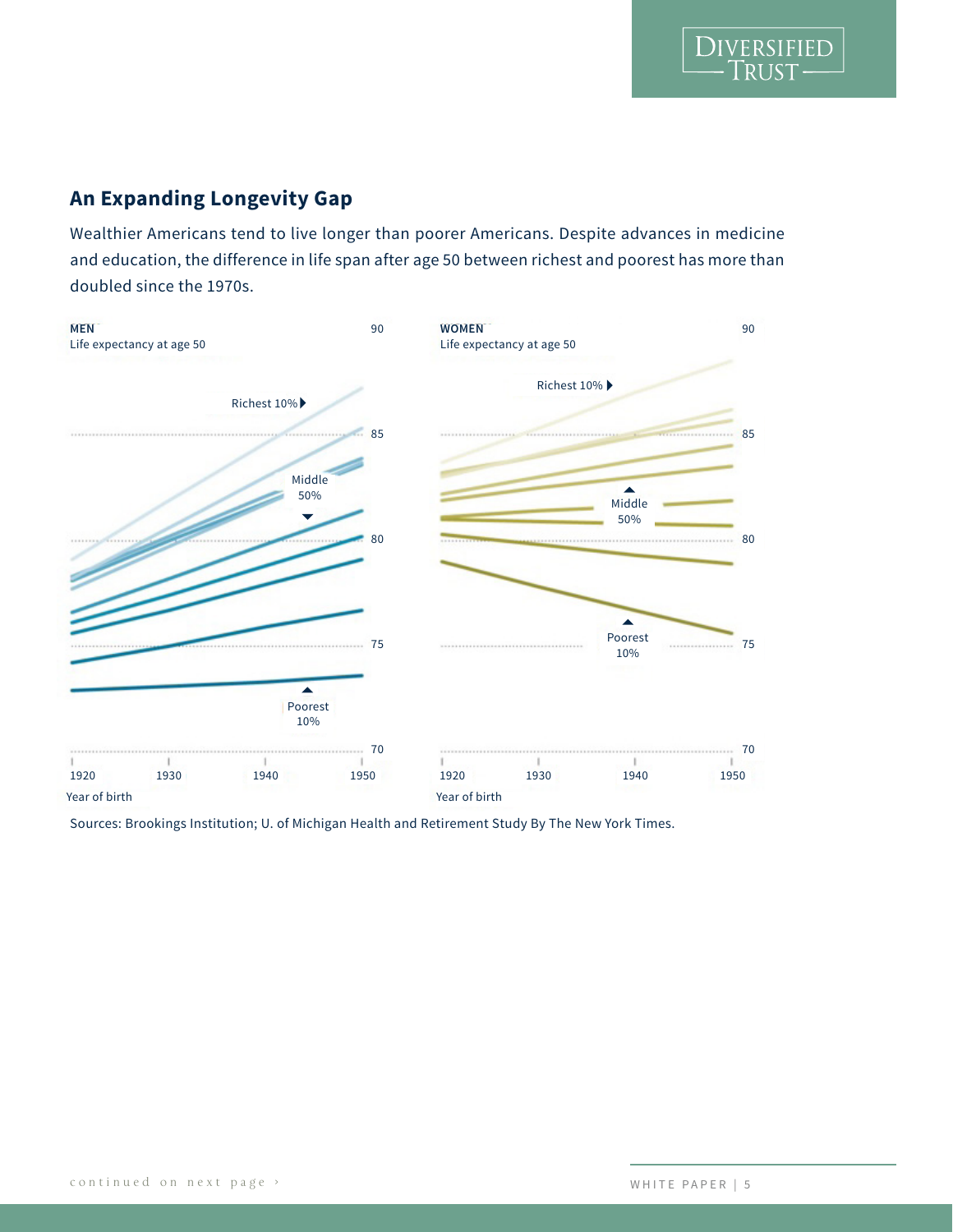## The Future

Not surprisingly, it is extremely difficult to forecast where we go from here. On the one hand, there are many things to worry about including the aforementioned trend in income inequality, the opioid crisis, the significant increase in obesity and resulting frequency of medical conditions such as diabetes, and the possibility of pandemics. But, there are also many exciting prospects on the medical front including precision medicine, a focus on wellness rather than treatment, new drugs, devices, and therapies, and so on. To illustrate the difficulty in sorting through all of this, consider the two opposing titles of presentations that were included in a recent Society of Actuaries Webcast on Longevity: *A Possible Decline in Life Expectancy in the United States in the 21st Century?*; *A Breakthrough in Aging Science is Within Sight*.

## Sociological Questions

The significant increase in longevity over the last century has resulted in a number of societal changes, and further lengthening of life spans, should it occur, will undoubtedly lead to others. While many potential changes are exciting, others are both worrisome and controversial which has led to intense debate among ethicists. All of this is way beyond the comprehension of a financial type like me, so I have simply selected for your consideration a few themes from articles such as *Toward Immortality: The Social Burden of Longer Lives*.

- **• Most people will, by both choice and necessity, have much longer working lives, and therefore, multiple careers**
- **• Long tenured workers may decrease the opportunity for younger workers to enter the workforce, and may generally hinder workplace mobility. As just one example of the potential for this outcome, Congress eliminated the mandatory retirement age for higher education faculty in 1986. Many observers believe this has resulted in a material decrease in opportunities for newly minted PHD's.**
- **• Institutions and corporations could stagnate as a result of very long tenured employees. Will organizations and institutions have enough new blood to ensure creativity and renewal?**
- **• Similarly, politicians could enjoy unusually long tenure thereby upsetting the normal checks and balances of government**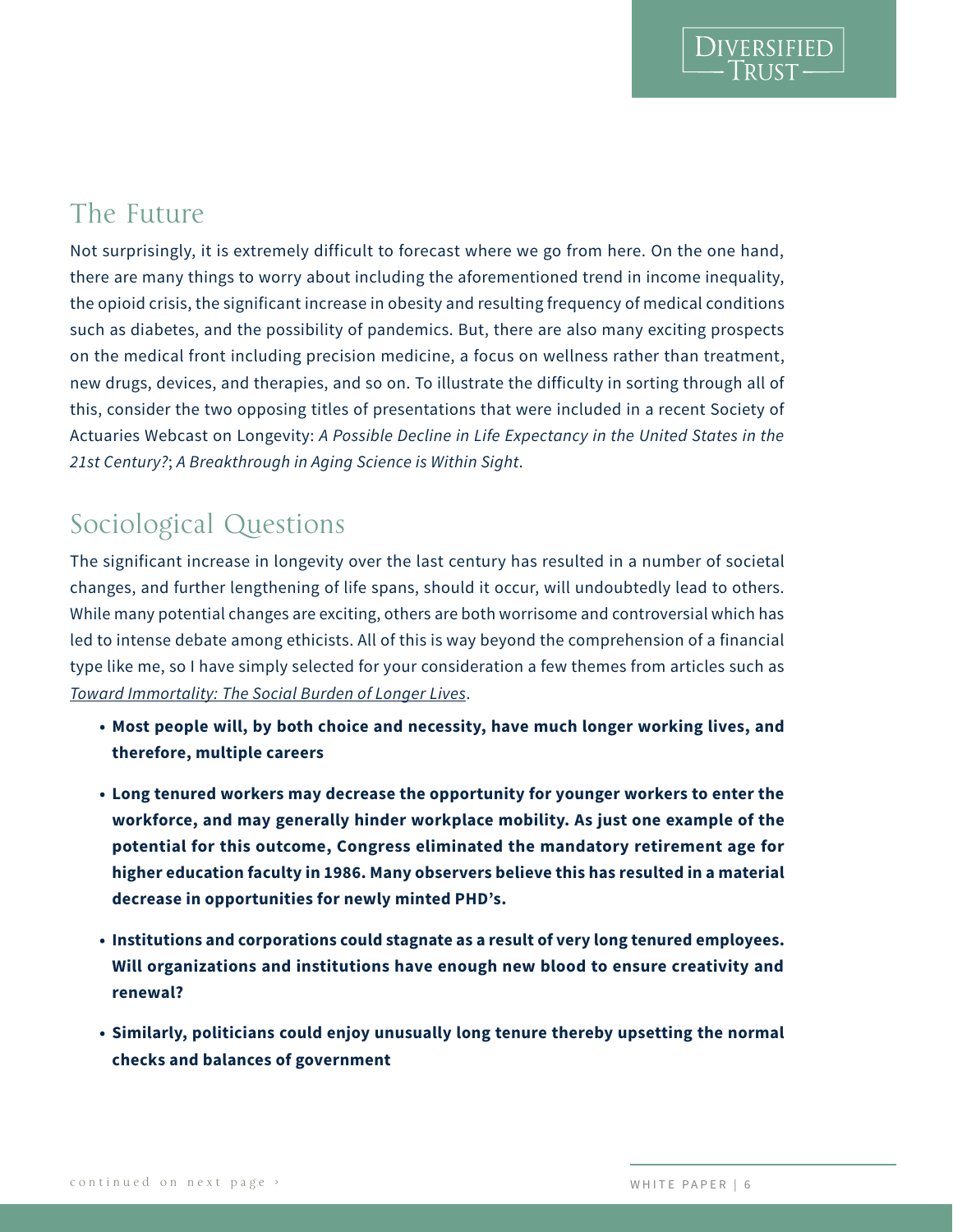- **• Both for career and intellectual growth reasons, most people will engage in lifelong learning and continuous education which will change the nature of education. Will traditional institutions give way to online providers and other novel pedagogical models?**
- **• Was marriage really designed for 30 or 40 year spans and not workable for much longer time frames? Might there be a shift from lifetime unions to 10 or 20 year term commitments? Will this result in complex, multi-generational blended families?**
- **• If women live a lot longer, might their period of fertility also increase, again resulting in non-traditional family structures?**
- **• Given healthcare and other costs, will the large number of elderly consume a disproportionate share of our collective resources resulting in less investment in the young? Might there be some form of generational conflict?**
- **• A large population of older people may change the nature of housing, cities, transportation, and so on. Specifically, will older Americans congregate in urban areas and other "live, work, play" environments thereby rendering suburbs obsolete?**

I told you these were controversial! While some of these ideas may be farfetched and even offensive, they are also quite thought-provoking and worthy of debate.

#### Finance

Having ventured into an arena in which I have no expertise, it is probably better that we return to the familiar territory of finance. Should life expectancy continue to improve, there will be important implications for our economy as a whole as well as for each of us as savers and investors. I will briefly discuss the big picture issues and then turn to specific actions that each of us can take.

Just to name a few impacts, longer life spans could:

- **• Place significant strain on entitlement programs such as Medicare and Social Security (The Social Security Trust Fund is already scheduled to run out of money in 2034, and that forecast is based on longevity assumptions that some private actuaries believe are unrealistic. So, the actual outlook may be even more serious)**
- **• Place strain on health care delivery (Although the demand for healthcare will likely be a source of jobs)**

**JIVERSIFIED**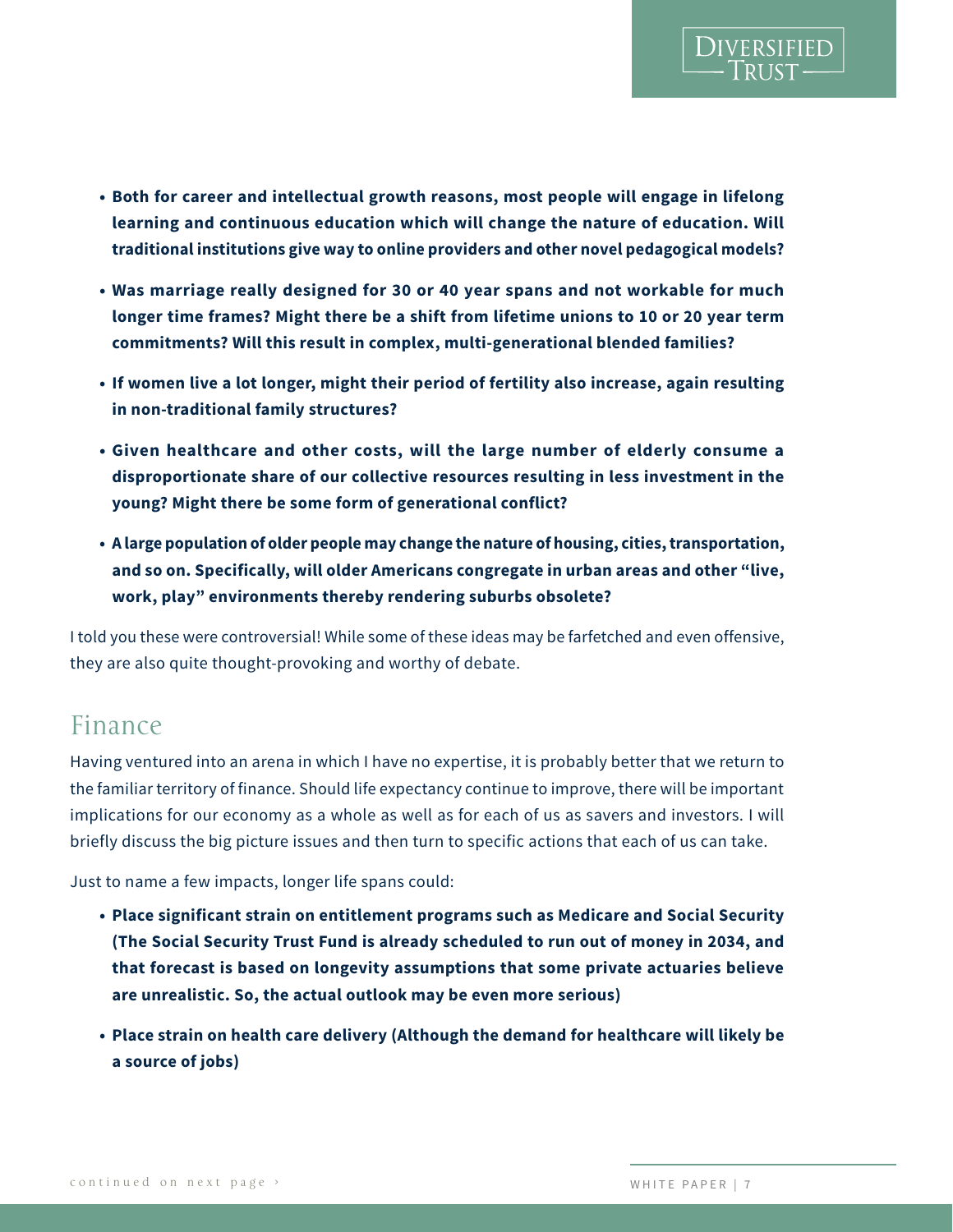- **• Place considerable strain on already underfunded state and local pension systems (The average plan uses a return assumption of 7.5% which is probably unrealistically high. When a more achievable return assumption is combined with the possibility of longer life expectancy, the level of underfunding of some plans may actually be quite dire)**
- **• Stress issuers of annuities and similar contracts (Small increases in longevity can materially impact the profitability of Insurance Companies)**
- **• Increase the overall productivity of the economy due to the large number of highly seasoned, experienced workers (This would be good news because productivity gains generally represent the largest source of economic and personal income growth)**
- **• Create demand for new products and services. For example, a large population of older Americans will certainly require significant health care services, and likely stimulate demand for new forms of housing, transportation services such as Uber and Lyft, electronics that improve quality of life, and so on.**

As usual, the picture is very mixed making it particularly difficult to discern the net effect.

But, longer life spans also create considerable challenges for us as individuals, particularly with respect to saving for retirement. Modeling the retirement saving problem requires a large number of assumptions regarding inflation, investment returns, life expectancy, desired living standard, and so on. I won't bore you with the details, but someone with a forty year working career and a normal life expectancy at the retirement age of 65 historically needed to save a little more than 7% of income in order to enjoy a comfortable retirement. And from 1959 through 1990, the average saving rate in the U.S. was about 10%. It was all good!

#### Important Notes AND DISCLOSURES

DIVERSIFIED

This White Paper is being made available for educational purposes only and should not be used for any other purpose. Certain information contained herein concerning economic trends and performance is based on or derived from information provided by independent third-party sources. Diversified Trust Company, Inc. believes that the sources from which such information has been obtained are reliable; however, it cannot guarantee the accuracy of such information and has not independently verified the accuracy or completeness of such information or the assumptions on which such information is based. Opinions expressed in these materials are current only as of the date appearing herein and are subject to change without notice. The information herein is presented for illustration and discussion purposes only and is not intended to be, nor should it be construed as, investment advice or an offer to sell, or a solicitation of an offer to buy securities or any type of description. Nothing in these materials is intended to be tax or legal advice, and clients are urged to consult with their own legal advisors in this regard.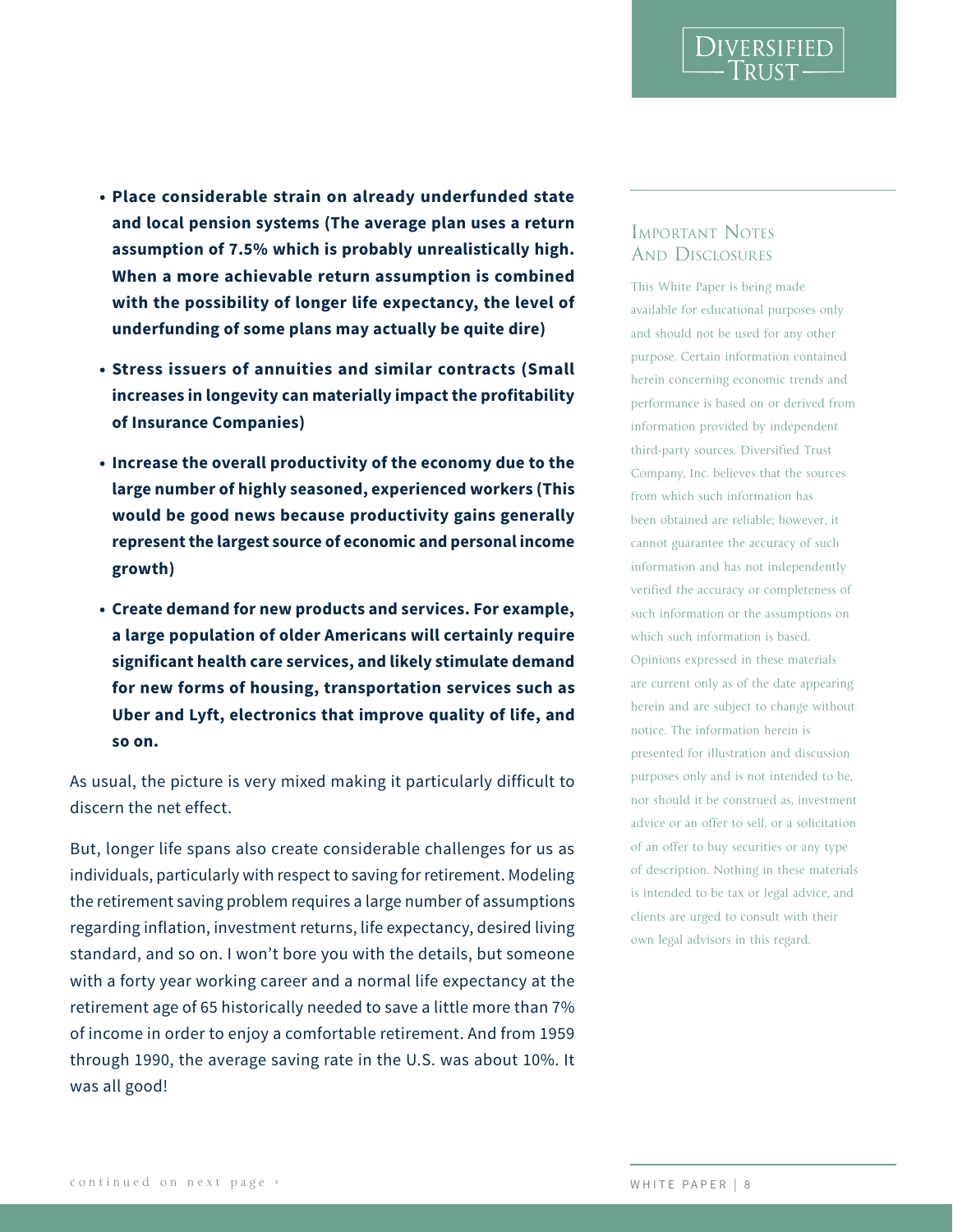But from 1950 through today, average life expectancy at age 65 increased from 13.9 years to 19.4 years. Holding everything else constant, that increases the required savings rate to a little more than 9%. And, Millennials have roughly a 25% chance of living to 100 which requires a 13% savings rate, again assuming no change in the other parameters. Extending the retirement date from 65 to 70 would bring the required saving rate back down to the historical level of about 6%. But, here's the problem with all of these examples; as depicted in the following chart, the average American is currently only saving about 2.9% of income!

"You can't help getting older, but you don't have to get old." –GEORGE BURNS

DIVERSIFIED



Up to this point, this analysis has been based on the assumption that historical returns on stocks and bonds prevail in the future. If, as we believe and have discussed in other White Papers, future returns will be much lower, the problem becomes really scary.

As just one example, using our return forecasts, the Millennial who works until age 75 and expects to live to 100 needs to save about 15% of income every year during her career. That is certainly daunting! And, if someone postpones saving until later in their career or wants to retire before age 75, the required savings rates get into the 20's and 30's.